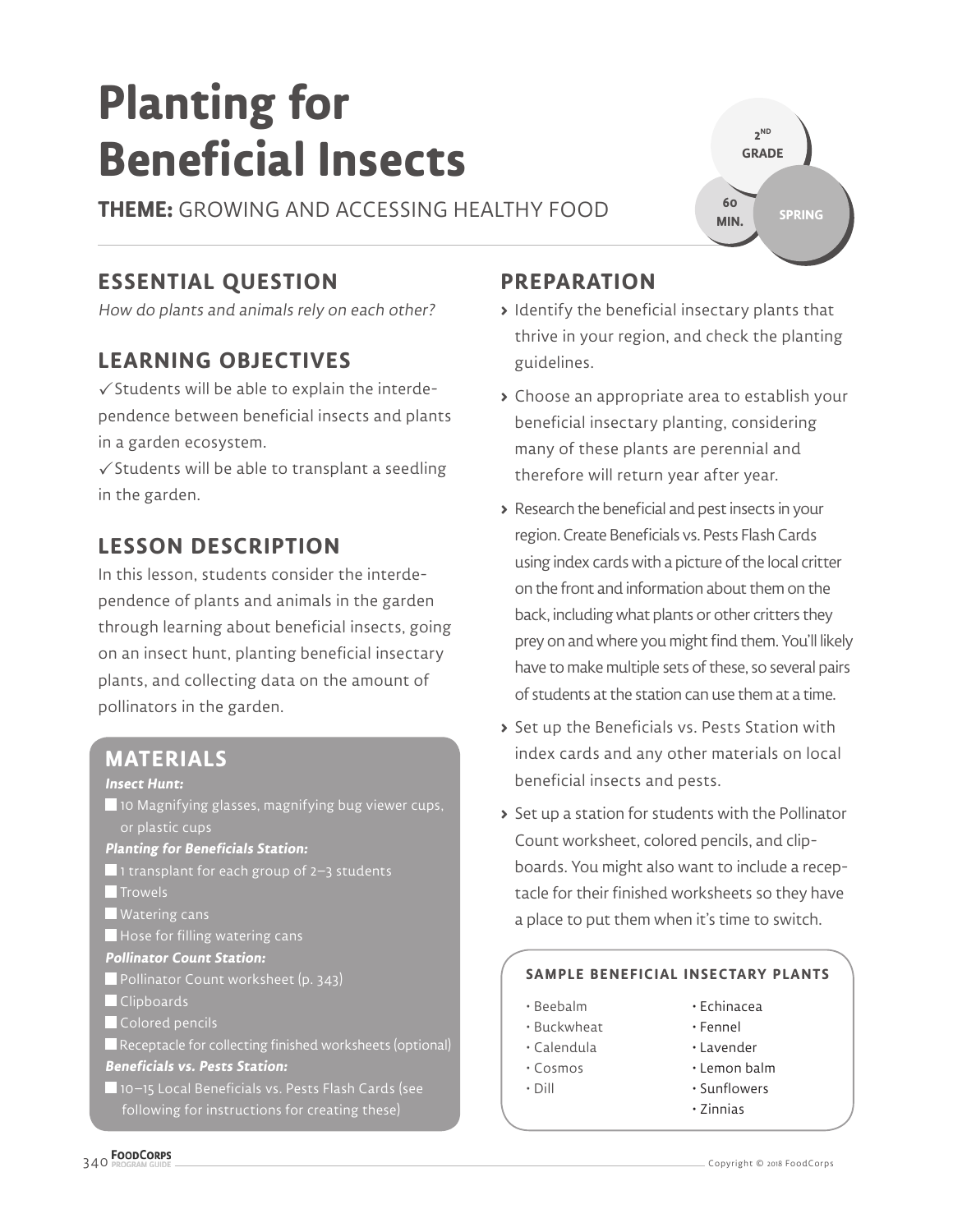## **ACTION STEPS**

**1. Engage:** Gather students in a circle and ask, What are ways you help others? What are things you like getting help with? Discuss responses and then say, Plants and animals help each other as well. How do plants help us and other animals? How do animals help plants? Explain that today they're going to consider how we can help the plants and animals in our garden by planting plants that insects like. **(5 min.)**

**2. Hunting for Insects:** Explain to students that they'll go on an insect hunt to look for insects or other critters that are helpful and those that are harmful in our garden. Ask students, Which insects or other critters do you think you'll find in our garden today that are helpful to the plants? Which do you think we'll find that are harmful? Show students what they'll be using to catch and collect their specimens, whether it's an insect box or a paper cup. Elicit ideas for ways that students should be caring toward these living creatures and the garden while they're hunting. For example, discuss putting logs or stones back in place and being calm and still around bees. Pass out insect boxes or cups, and let students know how you'll call them back when it's time. **(10 min.)**

**3. Show and Tell:** Gather students back in a circle, and have them share about the insects and other critters they found. Ask them to share where they found their critter as well as whether they think their critter is harmful or helpful to the garden. If students brought back their specimens to the circle in closed containers, you could have students pass them around the circle so that everyone gets a chance to see everyone else's. Call out "switch!" every fifteen seconds or so, and have all students pass the containers clockwise. Explain, Some

animals help in the garden by decomposing dead plants, such as earthworms and roly polys, or pill bugs. Some help by pollinating plants so they can create tasty fruit, such as bees, butterflies, moths, and flies. Other critters help by eating the pests in our garden. These are ladybugs, beetles, spiders, and centipedes. **(5 min.)**

**4. Stations:** Explain each station they'll be rotating through, and let them know the signal and how they should clean up when it's time to switch. Divide students into three groups. **(5 min.)**

**a. Planting for Beneficials:** Show students the plants you've selected, and briefly say the purpose of planting each one. Demonstrate proper tool safety to students as you model planting a start, then have groups of two or three students plant and water a transplant. **(10 min.)**

**b. Pollinator Count:** Have students or pairs of students take a clipboard, colored pencil, and worksheet and walk around the garden looking for bees and other pollinators. Remind students to stay where you can see them and that bees won't bother them if they stay relaxed. **(10 min.)**

**c. Beneficials vs. Pests Study:** Have students study the index cards you've prepared at this station. Then students can take turns testing each other. For example, they'd show a picture of the insect and say, "Ladybug! Helpful or harmful?" And have their peer guess. Once students have studied and tested each other, have them perform a second insect hunt to find some of the insects they learned about. Set the expectation that they may not find too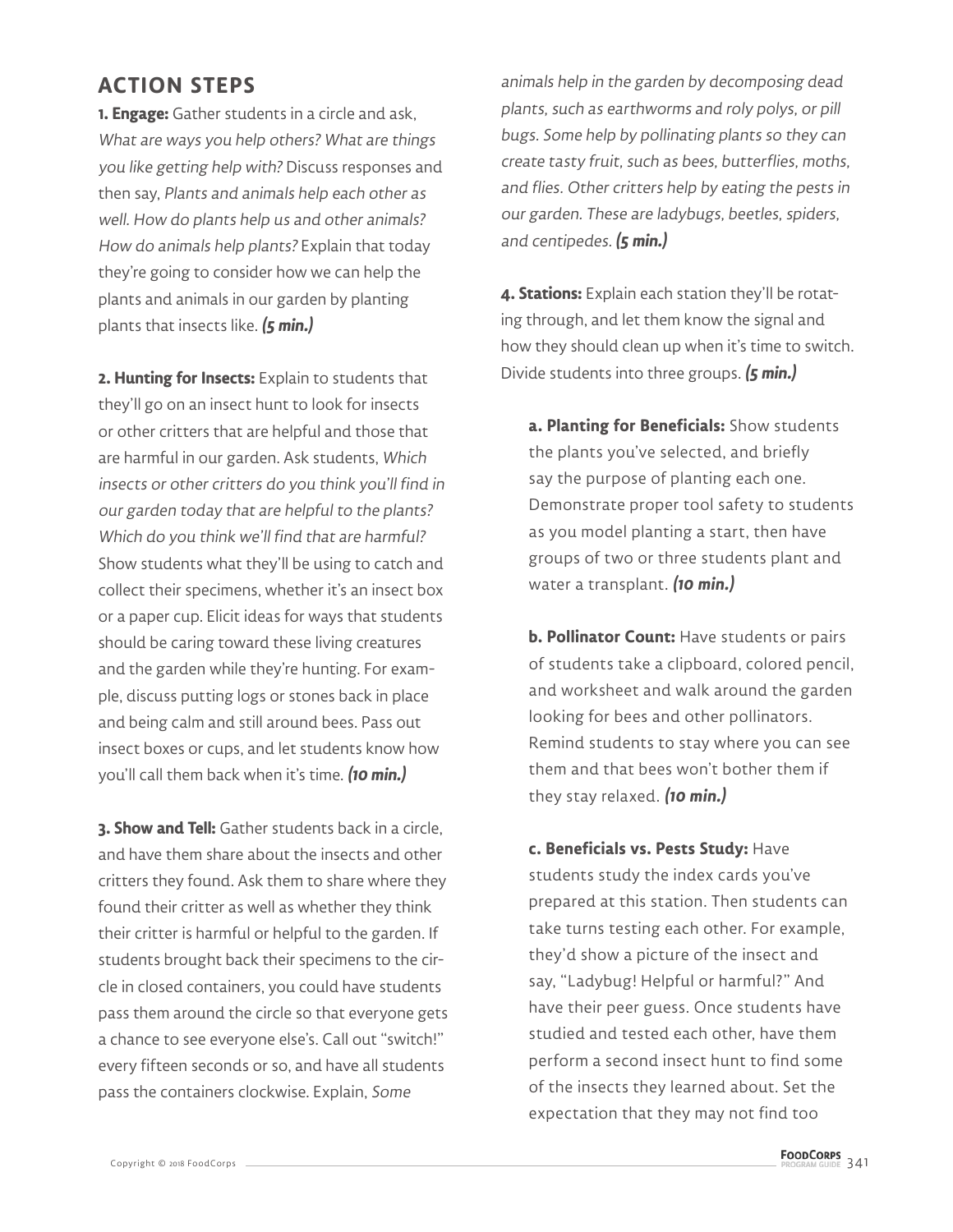many, but they should see if they can find one beneficial and one pest. **(10 min.)**

### **REFLECTION**

Have students discuss the following questions in small groups, then share with the class: **(5 min.)**

- What was the most interesting insect you saw today?
- Which plants do insects seem to like the most in our garden?
- What are the different ways that insects can be helpful in our garden?
- How will the plants we planted today help our garden grow and thrive?
- Ask yourself: Was I safe and respectful in the garden today?

### **ADAPTATIONS**

**Health Connection: Point out that, just like some** insects are good for the garden, there are lots of tiny microorganisms living inside our digestive system (or our gut)! These tiny living organisms help us stay healthy. The best way to have lots of good microorganisms in our bodies is to eat all kinds of plant foods like those found in the garden.

**Insect Homes:** Discuss the habitats that pollinators and other beneficial insects enjoy, and have students create insect homes using natural materials they find in the garden.

**Data Collection Extension:** With your class, track the presence of pollinators through the months or seasons. It'll be interesting to compare the presence of pollinators around plants already in your garden (for example, brassicas like kale or broccoli left to flower) versus the plants you planted during this activity.

# **ACADEMIC CONNECTIONS**

Next Generation Science Standards, Life Science Disciplinary Core Idea

#### **NGSS.LS2.A**

Interdependent Relationships in Ecosystems • Plants depend on water and light to grow. • Plants depend on animals for pollination or to move their seeds around.